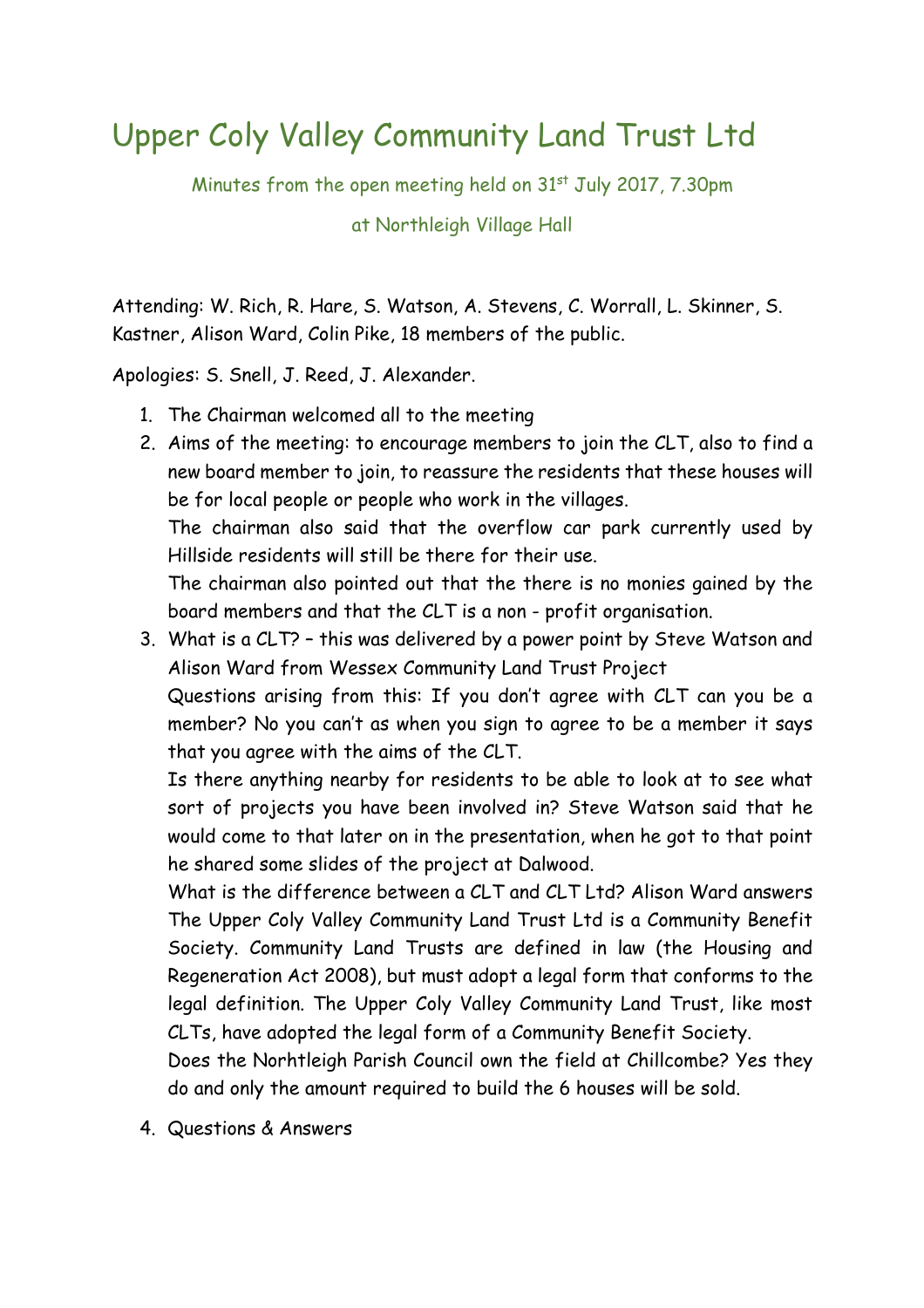- What do you consider to be an affordable rent? It was explained that, if the capital grant needed to subsidise the build cost comes from the Government's Homes & Communities Agency, rents would be set at 80% of the market rent for properties of similar size or at the local housing allowance, whichever is the lower amount. If the grant comes from the community housing fund from EDDC then there is the potential for lower rents to be set. $^{\rm 1}$
- What is the reason for restricting the project to 6 houses? This is based on the housing need survey completed by Devon Home Choice completed in 2014 and currently updated to the following:

## **CURRENT DEVON HOME CHOICE FIGURES FOR NORTHLEIGH, SOUTHLEIGH AND FARWAY**

There are currently a total of 12 households on the Devon Home Choice register living or working in the three parishes. These are broken down by parish below:-

Northleigh – 5 households resident

Southleigh – 1 household resident

Farway – 6 households, 5 residents and 1 working in parish

It should be noted that not all of these households may wish to continue to live in the three parishes or may not have the local connection. However, the numbers have increased from 7 in the 2014 survey which could be down to increased publicity and awareness of the affordable housing project.

None of the above households is included in the 2014 survey figures so there are a possible 3 further households which are in housing need across the 3 parishes.

- Northeligh PC have also requested that there is a covenant put in to say only 6 homes can be built, as this is all they have agreed to be built at the site.
- Are you aware that it used to be a tip site? Yes the CLT is aware that material was used to fill an old marl pit.
- What about the soak away? The CLT knows about this it follows the hedge at the top end of the field so won't be affected.
- Where will new houses waste go. Into a local treatment plant.

 $\overline{a}$ 

• The field was purchased for Norhtleigh. Was there and meeting prior to this for information about the CLT. Yes in 2016

<sup>&</sup>lt;sup>1</sup> Post meeting note: Rents in Dalwood are set at 80% of the market rent and are £102.37/week for a 1bed flat and £126.31/week for a 2bed house. These rents are paid over 48 weeks so the 52/week equivalent will be a little lower. The Local Housing Allowance for East Devon (i.e. the most payable through Housing Benefit) is £123.58/week for a 1bed flat and £153.02/week for a 2bed house so the actual rents are clearly much lower.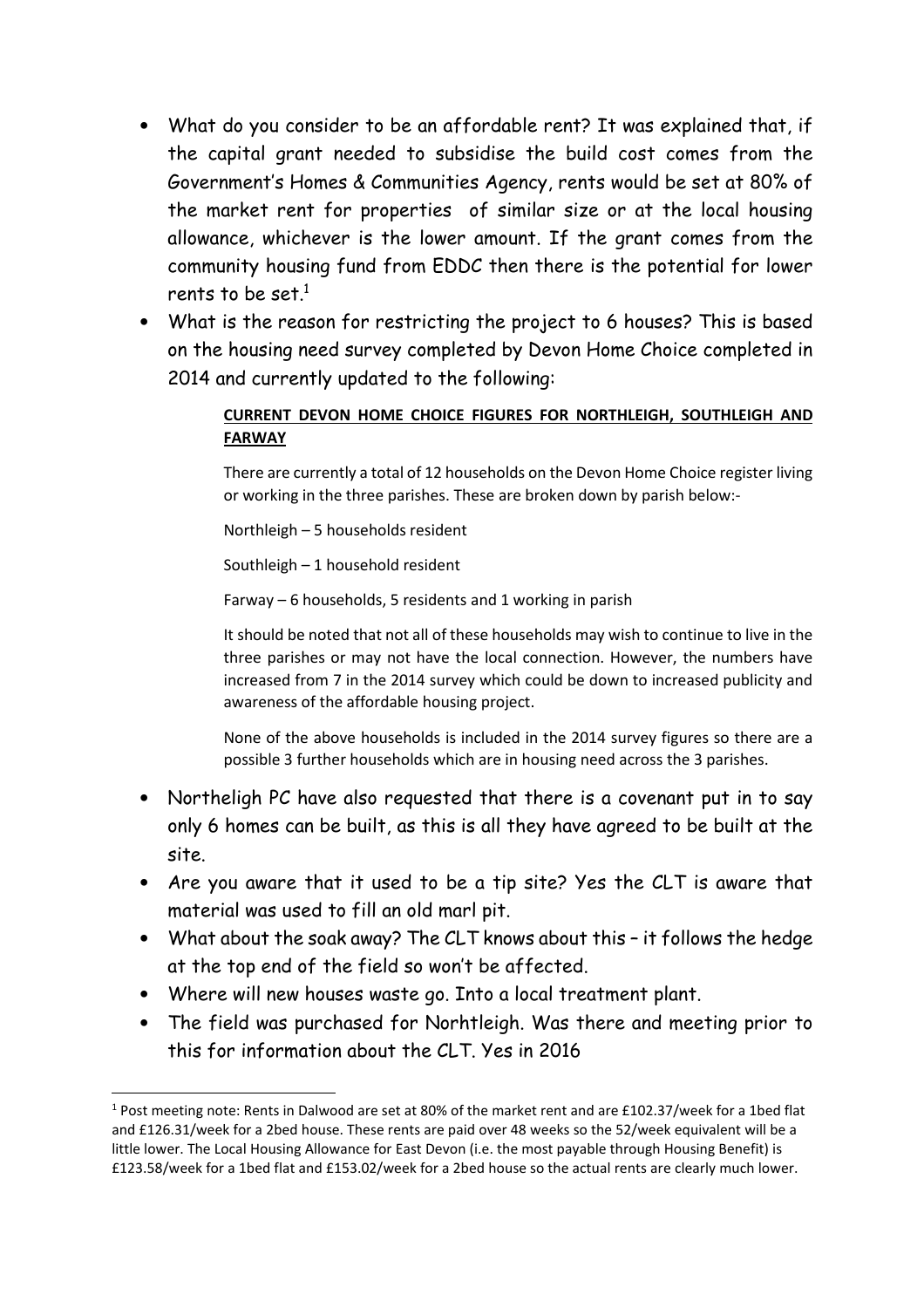- What happens to the £19,000.00 that's its sold for? It goes to Northleigh Parish Council for them to put back in to the village in whichever way they see fit.
- Would tenants have affordable housing? Yes the rents would be set at the most affordable rents that the CLT can do after looking at which grants to apply for. The CLT wishes will look at all options and find the most affordable rent they can.
- It was said that some hadn't heard about the project despite it being in the link and previous open meetings in Widworthy/Wilmington and Northleigh and posters being put on notice boards and leaflet drops being done for both open meetings.
- Who put you up there as the board? People volunteered at open meetings local people who wanted to get the project up and running for the good of the 3 parishes concerned.
- Who has organised this meeting? The founding board have and they are driving it forward meeting at least monthly to continue the progress of the CLT.
- What about traffic? It is inevitable that there will be more traffic as most homes these days have at least 1 more likely 2 cars.
- It has been seen that the CLT are on Companies House with no chairman and no board. This is because Companies House is not the regulator of Community Benefit Societies, which are registered with the Financial Conduct Authority.<sup>2</sup>
- What is Willy Rich's roll? Chairman of the CLT
- How was the board formed? The board was formed from interested volunteers.
- There must be a conflict of interest because there are people on the Parish Council and the CLT Board. Willy Rich and Arthur Stevens have abstained from voting on the parish council where they discussed the selling of the field and they were not the founding members of the CLT.
- Where has the money come from so far? The three parish councils have agreed
- to make small grants to cover any initial costs. But currently there hasn't been any money spent.

 $\overline{\phantom{0}}$ 

<sup>&</sup>lt;sup>2</sup> Post meeting note: The registration is here:

https://mutuals.fsa.gov.uk/SocietyDetails.aspx?Number=7557&Suffix=CBS